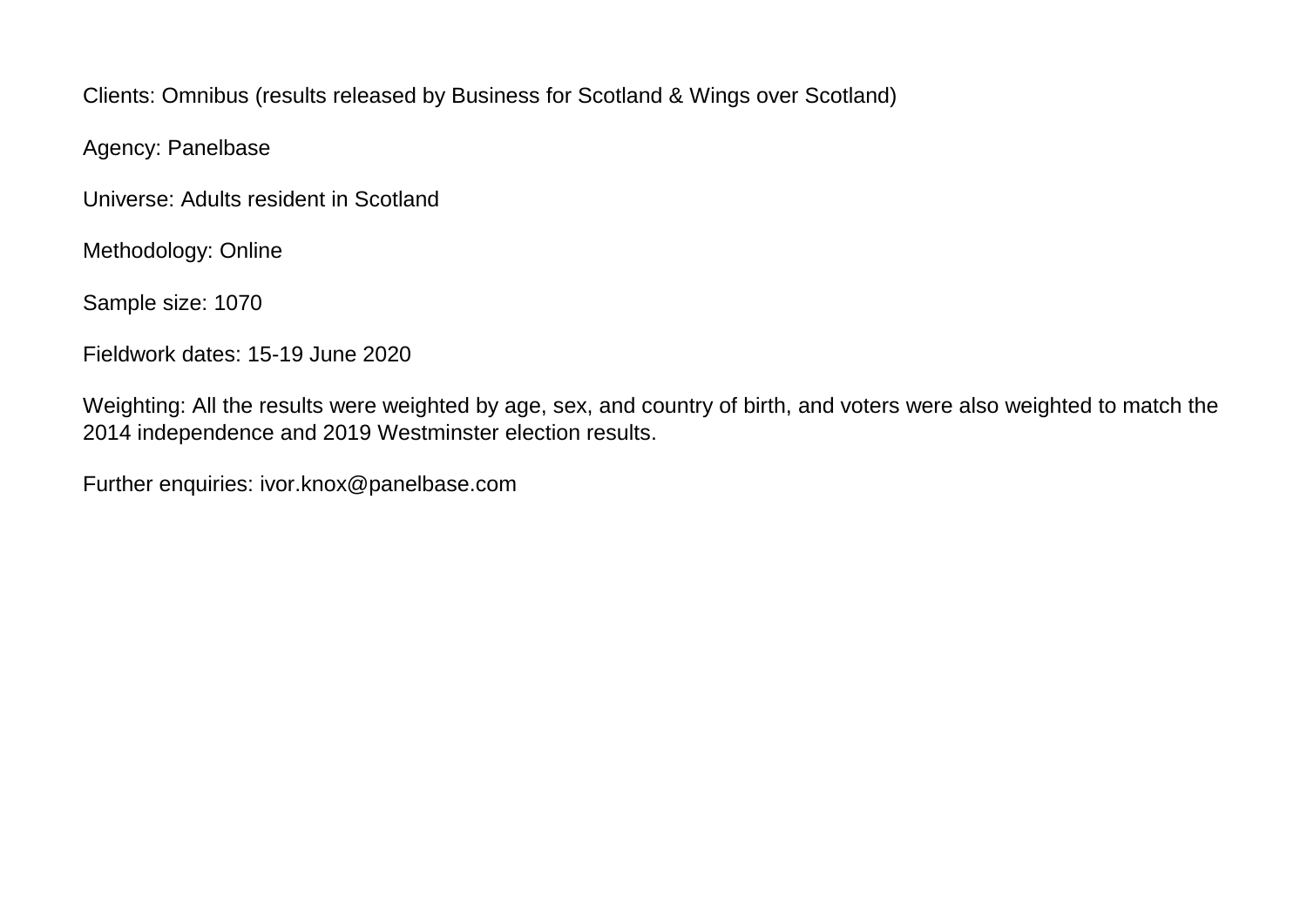# JN:W15277 Panelbase - Scottish Omnibus Survey

| Base: 1,070                                                                                 |                                                                          | Total                     | Gender X Age         |                     |               |                   |                                | <b>SEG</b><br>2019 Westminster |            |                   |             |           |                          | 2014 Independence |          |                  | Country of birth |            |                             |                       |
|---------------------------------------------------------------------------------------------|--------------------------------------------------------------------------|---------------------------|----------------------|---------------------|---------------|-------------------|--------------------------------|--------------------------------|------------|-------------------|-------------|-----------|--------------------------|-------------------|----------|------------------|------------------|------------|-----------------------------|-----------------------|
|                                                                                             |                                                                          |                           |                      | Male x 16 Male x 35 | Male x<br>554 | Female x<br>$-3/$ | Female x Female x<br>$25 - 5/$ |                                | ABC1       | C <sub>2</sub> DE | CON         | LAB       | Lib DEM                  | SNP               | Yes      | No               | Did not          |            | Scotland England All others | hine                  |
| Total                                                                                       |                                                                          | 1070                      | 158                  | 169                 | 186           | 159               | 178                            | 216                            | 530        | 540               | 233         | 172       | 88                       | 417               | 417      | 515              | 138              | 888        | 96                          | 86                    |
|                                                                                             |                                                                          | (1070)                    | (150)                | (176)               | (190)         | (143)             | (186)                          | (221)                          | (519)      | (551)             | (248)       | (144)     | (79)                     | (430)             | (450)    | (482)            | (138)            | (844)      | (150)                       | (76)                  |
| Q5. If another Scottish                                                                     | <b>Base: All respondents</b>                                             | 1070                      | 158                  | 169                 | 186           | 159               | 178                            | 216                            | 530        | 540               | 233         | 172       | 88                       | 417               | 417      | 515              | 138              | 888        | 96                          | 86                    |
| independence referendum was held                                                            |                                                                          | (1070)                    | (150)                | (176)               | (190)         | (143)             | (186)                          | (221)                          | (519)      | (551)             | (248)       | (144)     | (79)                     | (430)             | (450)    | (482)            | (138)            | (844)      | (150)                       | (76)                  |
| tomorrow, how likely would you be                                                           | 10 - Certain To Vote                                                     | 776                       | 110                  | 129                 | 155           | 97                | 120                            | 163                            | 414        | 363               | 188         | 121       | 66                       | 347               | 327      | 401              | 48               | 657        | 73                          | 47                    |
| to vote?                                                                                    |                                                                          | 73%                       | 70%                  | 77%                 | 84%           | 61%               | 67%                            | 76%                            | 78%        | 67%               | 81%         | 70%       | 75%                      | 83%               | 78%      | 78%              | 35%              | 74%        | 75%                         | 55%                   |
|                                                                                             |                                                                          | 10 <sup>2</sup><br>10%    | 17<br>11%            | 14<br>8%            | 19<br>10%     | 19<br>12%         | 17<br>9%                       | 19<br>9%                       | 45<br>8%   | 59<br>11%         | 20<br>8%    | 24<br>14% | 13<br>14%                | 31<br>7%          | 34<br>8% | 55<br><b>11%</b> | 15<br>11%        | 84<br>9%   | 7%                          | 13<br>15%             |
|                                                                                             |                                                                          | 55                        | 11                   | 6                   |               | 11                | 10                             | 12                             | 20         | 35                |             | 10        | 5.                       | 12                | 21       | 18               | 16               | 44         | $\mathbf{8}$                |                       |
|                                                                                             |                                                                          | 5%<br>35                  | 7%<br>$\overline{2}$ | 4%<br>6             | 2%            | 7%<br>17          | 6%                             | 5%                             | 4%<br>13   | 6%<br>22          | 4%          | 6%<br>6   | 6%<br>$\Omega$           | 3%<br>10          | 5%<br>13 | 4%<br>8          | 11%<br>14        | 5%<br>28   | 8%                          | 4%                    |
|                                                                                             |                                                                          | 3%                        | 1%                   | 4%                  | < 1%          | 11%               | 2%                             | 2%                             | 3%         | 4%                | 2%          | 3%        | $\mathbf{0}$             | 2%                | 3%       | 2%               | 10%              | 3%         | 3%                          | 5%                    |
|                                                                                             |                                                                          | 21                        |                      |                     |               |                   |                                |                                |            | 16                |             |           |                          |                   |          |                  |                  | 19         |                             |                       |
|                                                                                             |                                                                          | 2%<br>27                  | 4%                   | 2%                  | 1%            |                   | 2%                             | 2%                             | 1%<br>12   | 3%<br>15          | 2%          | 2%        | 1%                       | 1%                | 2%       | 2%<br>10         | 3%<br>11         | 2%<br>20   | 1%                          | 2%                    |
|                                                                                             |                                                                          | 3%                        | 2%                   | 1%                  | 1%            | <b>3%</b>         | <b>5%</b>                      | 3%                             | 2%         | 3%                | $< 1\%$     | 1%        | 1%                       | 2%                | 1%       | 2%               | 8%               | 2%         | 1%                          | 7%                    |
|                                                                                             |                                                                          | $\overline{1}$<br>1%      | 1%                   | 1%                  | 1%            | 3%                | 1%                             | $< 1\%$                        | < 1%       | 2%                | < 1%        | 1%        | 3%                       | < 1%              | < 1%     | < 1%             | 4%               | 12<br>1%   | < 1%                        | 1%                    |
|                                                                                             |                                                                          |                           |                      |                     |               |                   |                                |                                |            |                   |             |           |                          |                   |          |                  |                  |            |                             |                       |
|                                                                                             |                                                                          | $< 1\%$<br>1 <sup>1</sup> | $< 1\%$              | < 1%                | $\Omega$      | $1\%$             | 2%                             |                                | < 1%       | < 1%              | $1\%$       | $\Omega$  | O<br>$\Omega$            |                   |          | $< 1\%$          | 5%               | < 1%       | $\Omega$                    | 4%                    |
|                                                                                             |                                                                          | < 1%                      | 2%                   | 2%                  | $\mathbf{0}$  | 1%                | < 1%                           | < 1%                           | < 1%       | 2%                | < 1%        | 2%        | $\Omega$                 |                   | < 1%     | < 1%             | 4%               | < 1%       | 2%                          | $1\%$                 |
|                                                                                             | 1 - Certain Not To Vote                                                  | 2 <sup>0</sup><br>2%      | < 1%                 | $1\%$               | 2%            | 2%                | 4%                             | 1%                             | 11<br>2%   | 10<br>2%          | $1\%$       | $1\%$     | $\Omega$<br>$\mathbf{0}$ | < 1%              | < 1%     | < 1%             | 13<br>9%         | 13<br>1%   | 2%                          | 6%                    |
|                                                                                             | Mean score                                                               | 9.1                       | 9.1                  | 9.3                 | 9.6           | 8.8               | 8.7                            | 9.3                            | 9.3        | 8.9               | 9.5         | 9.2       | 9.5                      | 9.6               | 9.4      | 9.4              | 7.1              | 9.2        | 9.2                         | 8.2                   |
| Q6. How would you vote in response                                                          | Base: All likely to vote (8-10 at                                        | 935                       | 138                  | 150                 | 177           | 126               | 147                            | 194                            | 479        | 456               | 217         | 154       | 83                       | 389               | 382      | 475              | 78               | 785        | 87                          | 63                    |
| to the question: Should Scotland be                                                         | Q5) respondents                                                          | (937)                     | (132)                | (156)               | (181)         | (114)             | (154)                          | (198)                          | (471)      | (466)             | (231)       | (129)     | (75)                     | (402)             | (411)    | (445)            | (81)             | (745)      | (136)                       | (56)                  |
| an independent country? (8-10 at                                                            | es)                                                                      | 465                       | 87                   | 94                  | 73            | 76                | 63                             | 70                             | 216        | 249               | 12          | 58        | 12                       | 336               | 329      | 101              | 36               | 410        | 23                          | 32                    |
| Q5)                                                                                         |                                                                          | 50%                       | 63%                  | 63%                 | 41%           | 61%               | 43%                            | 36%                            | 45%        | 54%               | 5%          | 37%       | 15%                      | 86%               | 86%      | 21%              | 45%              | 52%        | 26%                         | 51%                   |
|                                                                                             | No                                                                       | 402<br>43%                | 41<br>30%            | 48<br>32%           | 97<br>55%     | 32<br>25%         | 72<br>49%                      | 111<br>57%                     | 224<br>47% | 178<br>39%        | 200<br>93%  | 77<br>50% | 63<br>76%                | 31<br>8%          | 34<br>9% | 340<br>72%       | 28<br>36%        | 316<br>40% | 56<br>64%                   | 3 <sup>c</sup><br>47% |
|                                                                                             | Don't know                                                               | 68                        | 10                   | $\mathcal{R}$       |               | 18                | 12                             | 13                             | 38         | 30                |             | 20        | 8                        | 22                | 19       | 34               | 15               | 59         | $\mathbf{8}$                |                       |
|                                                                                             |                                                                          | 7%                        | 7%                   | 5%                  | 4%            | 14%               | 8%                             | 7%                             | 8%         | 7%                | 2%          | 13%       | 9%                       | 6%                | 5%       | 7%               | 19%              | 8%         | 9%                          | 2%                    |
| Q6. How would you vote in response Base: All likely to vote (8-10 at                        |                                                                          | 867                       | 128                  | 142                 | 170           | 108               | 134                            | 181                            | 440        | 426               | 212         | 135       | 76                       | 367               | 362      | 441              | 64               | 726        | 79                          | 62                    |
| to the question: Should Scotland be                                                         | Q5) respondents, excluding                                               | (870)                     | (124)                | (149)               | (174)         | (97)              | (140)                          | (184)                          | (437)      | (433)             | (225)       | (113)     | (68)                     | (380)             | (390)    | (413)            | (67)             | (691)      | (124)                       | (55)                  |
| an independent country? (8-10 at                                                            | undecided                                                                | 465                       | 87                   | 94                  | 73            | 76                | 63                             | 70                             | 216        | 249               | 12          | 58        | 12                       | 336               | 329      | 101              | 36               | 410        | 23                          | 32                    |
| Q5; excluding undecided)                                                                    | Yes                                                                      | 54%                       | 68%                  | 66%                 | 43%           | 71%               | 47%                            | 39%                            | 49%        | 58%               | 6%          | 43%       | 16%                      | 92%               | 91%      | 23%              | 56%              | 56%        | 29%                         | 52%                   |
|                                                                                             | No                                                                       | 402                       | 41                   | 48                  | 97            | 32                | 72                             | 111                            | 224        | 178               | 200         | 77        | 63                       | 31                | 34       | 340              | 28               | 316        | 56                          | 30                    |
|                                                                                             |                                                                          | 46%                       | 32%                  | 34%                 | 57%           | 29%               | 53%                            | 61%                            | 51%        | 42%               | 94%         | 57%       | 84%                      | 8%                | 9%       | 77%              | 44%              | 44%        | 71%                         | 48%                   |
| Q7. The Scottish Government                                                                 | <b>Base: All respondents</b>                                             | 1070                      | 158                  | 169                 | 186           | 159               | 178                            | 216                            | 530        | 540               | 233         | 172       | 88                       | 417               | 417      | 515              | 138              | 888        | 96                          | 86                    |
| recently announced an extra £3m ir                                                          |                                                                          | (1070)                    | (150)                | (176)<br>58         | (190)         | (143)             | (186)                          | (221)                          | (519)      | (551)             | (248)<br>43 | (144)     | (79)<br>37               | (430)             | (450)    | (482)            | (138)            | (844)      | (150)                       | (76)                  |
| newspaper advertising spending to<br>support the media industry during                      | This is a good use of public money -<br>t's important to keep newspapers | 372                       | 69                   |                     | 53            | 70                | 49                             | 70                             | 196        | 177               |             | 62        |                          | 184               | 173      | 153              | 46               | 314        | 29                          |                       |
| the coronavirus pandemic. Which of alive and protect jobs<br>these is closest to your view? |                                                                          | 35%                       | 44%                  | 35%                 | 29%           | 44%               | 28%                            | 32%                            | 37%        | 33%               | <b>18%</b>  | 36%       | 42%                      | 44%               | 42%      | 30%              | 33%              | 35%        | 30%                         | 34%                   |
|                                                                                             |                                                                          |                           |                      |                     |               |                   |                                |                                |            |                   |             |           |                          |                   |          |                  |                  |            |                             |                       |
|                                                                                             | This is a bad use of public money - if                                   | 698                       | 89                   | 111                 | 133           | 89                | 129                            | 146                            | 334        | 364               | 190         | 110       | 51                       | 233               | 244      | 362              | 92               | 575        | 67                          | 56                    |
|                                                                                             | newspapers can't survive on their<br>own they should be allowed to go    |                           |                      |                     |               |                   |                                |                                |            |                   |             |           |                          |                   |          |                  |                  |            |                             |                       |
|                                                                                             | bust, the money could be better                                          | 65%                       | 56%                  | 65%                 | 71%           | 56%               | <b>72%</b>                     | 68%                            | 63%        | 67%               | 82%         | 64%       | <b>58%</b>               | 56%               | 58%      | <b>70%</b>       | 67%              | 65%        | <b>70%</b>                  | 66%                   |
|                                                                                             |                                                                          |                           |                      |                     |               |                   |                                |                                |            |                   |             |           |                          |                   |          |                  |                  |            |                             |                       |
|                                                                                             |                                                                          |                           |                      |                     |               |                   |                                |                                |            |                   |             |           |                          |                   |          |                  |                  |            |                             |                       |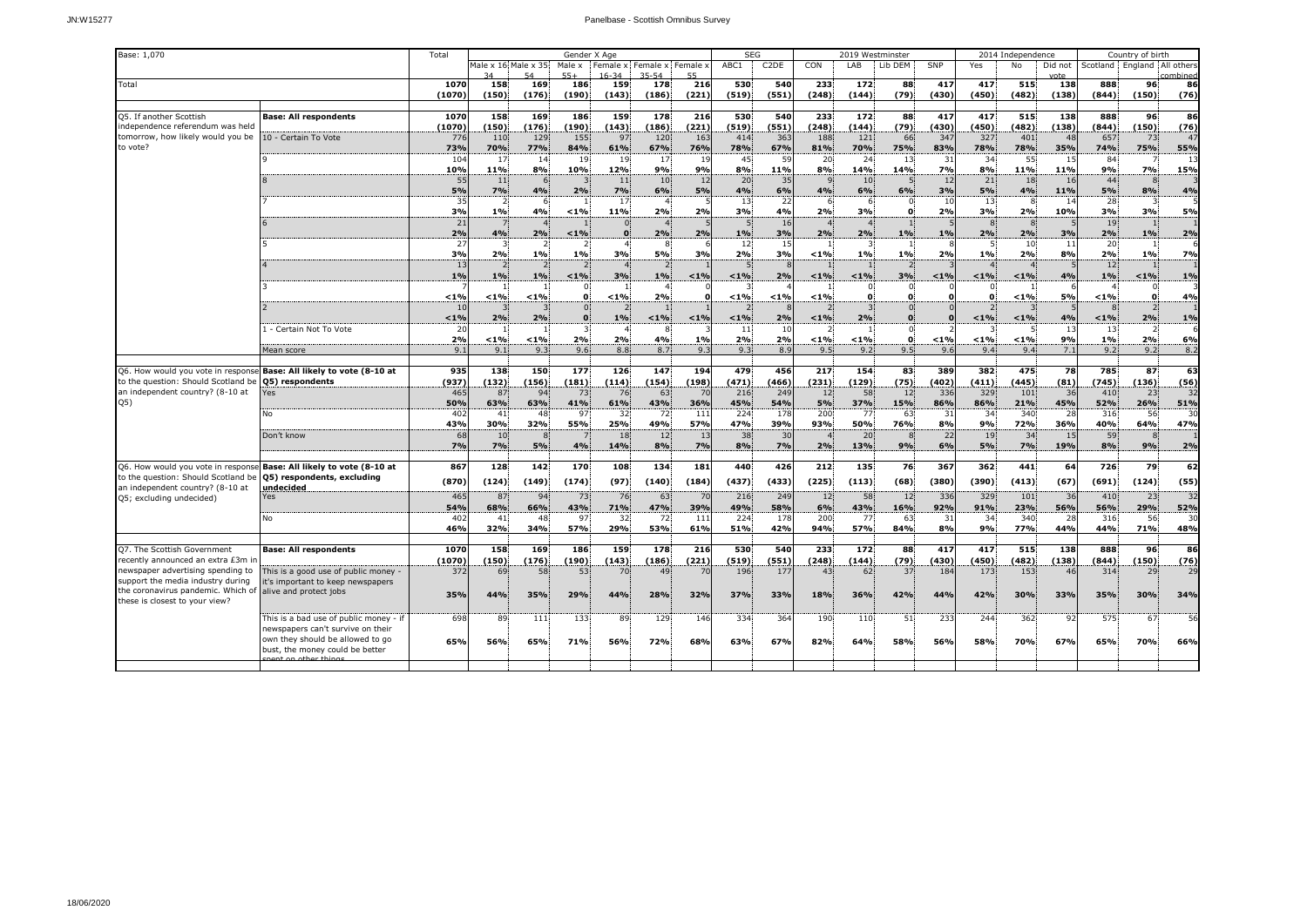# JN:W15277 Panelbase - Scottish Omnibus Survey

| Base: 1,070                                                                    |                              | Total           | Gender X Age |                     |               |          |                   |                | <b>SEG</b><br>2019 Westminster |                   |       |           |           | 2014 Independence |       |       | Country of birth |            |                    |                |
|--------------------------------------------------------------------------------|------------------------------|-----------------|--------------|---------------------|---------------|----------|-------------------|----------------|--------------------------------|-------------------|-------|-----------|-----------|-------------------|-------|-------|------------------|------------|--------------------|----------------|
|                                                                                |                              |                 |              | Male x 16 Male x 35 | Male x<br>cc. | Female x | Female x<br>35.54 | Female ><br>EE | ABC1                           | C <sub>2</sub> DE | CON   | LAB       | Lib DEM   | SNP               | Yes   | No    | Did not          | Scotland : | England All others | mhiner         |
| Total                                                                          |                              | 1070            | 158          | 169                 | 186           | 159      | 178               | 216            | 530                            | 540               | 233   | 172       | 88        | 417               | 417   | 515   | 138              | 888        | 96                 | 86             |
|                                                                                |                              | (1070)          | (150)        | (176)               | (190)         | (143)    | (186)             | (221)          | (519)                          | (551)             | (248) | (144)     | (79)      | (430)             | (450) | (482) | (138)            | (844)      | (150)              | (76)           |
|                                                                                |                              |                 |              |                     |               |          |                   |                |                                |                   |       |           |           |                   |       |       |                  |            |                    |                |
| Q8. What is your view on the                                                   | <b>Base: All respondents</b> | 1070            | 158          | 169                 | 186           | 159      | 178               | 216            | 530                            | 540               | 233   | 172       | 88        | 417               | 417   | 515   | 138              | 888        | 96                 | 86             |
| following statements regarding                                                 |                              | (1070)          | (150)        | (176)               | (190)         | (143)    | (186)             | (221)          | (519)                          | (551)             | (248) | (144)     | (79)      | (430)             | (450) | (482) | (138)            | (844)      | (150)              | (76)           |
| sexual assault trials?  The identit<br>of the ACCUSER(S) should be kept        | Agree                        | 86              | 136          | 142                 | 143           | 135      | 139               | 164            | 463                            | 400               | 180   | 137       | 80        | 347               | 339   | 417   | 107              | 710        | 83                 | 70             |
| secret before and during the trial                                             |                              | 81%             | 86%          | 84%                 | 77%           | 85%      | 78%               | 76%            | 87%                            | 74%               | 77%   | 80%       | 91%       | 83%               | 81%   | 81%   | 78%              | 80%        | 86%                | 82%            |
|                                                                                | Disagree                     | 20 <sub>2</sub> | 22           | 27                  | 43            | -24      | 39                | -52            | 67                             | 140               | 53    | 35        |           | 70                | 78    | 98    | 31               | 178        | 14                 | 15             |
|                                                                                |                              | 19%             | 14%          | 16%                 | 23%           | 15%      | 22%               | 24%            | 13%                            | 26%               | 23%   | 20%       | 9%        | 17%               | 19%   | 19%   | 22%              | 20%        | 14%                | 18%            |
|                                                                                |                              |                 |              |                     |               |          |                   |                |                                |                   |       |           |           |                   |       |       |                  |            |                    |                |
| Q8. What is your view on the                                                   | <b>Base: All respondents</b> | 1070            | 158          | 169                 | 186           | 159      | 178               | 216            | 530                            | 540               | 233   | 172       | 88        | 417               | 417   | 515   | 138              | 888        | 96                 | 86             |
| following statements regarding                                                 |                              | (1070           | (150)        | (176)               | (190)         | (143)    | (186)             | (221)          | (519)                          | (551)             | (248) | (144)     | (79)      | (430)             | (450) | (482) | (138)            | (844)      | (150)              | (76)           |
| sexual assault trials?  The identit<br>of the ACCUSER(S) should be kept        | Agree                        | 666             | 110          | 114                 | 110           | 103      | 97                | 130            | 364                            | 301               | 136   | 112       | 67        | 270               | 259   | 325   | 81               | 559        | 60                 | 47             |
| secret after the trial if the accused                                          |                              | 62%             | 70%          | 67%                 | 59%           | 65%      | 55%               | 60%            | 69%                            | 56%               | 58%   | 65%       | 76%       | 65%               | 62%   | 63%   | 59%              | 63%        | 62%                | 55%            |
| found guilty                                                                   | Disagree                     | 40 <sub>4</sub> | 48           | 55                  | 76            | 56       | 81                | 86             | 165                            | 239               | 97    | 60        | 21        | 147               | 158   | 190   | -57              | 329        | 37                 | 39             |
|                                                                                |                              | 38%             | 30%          | 33%                 | 41%           | 35%      | 45%               | 40%            | 31%                            | 44%               | 42%   | 35%       | 24%       | 35%               | 38%   | 37%   | 41%              | 37%        | 38%                | 45%            |
|                                                                                |                              |                 |              |                     |               |          |                   |                |                                |                   |       |           |           |                   |       |       |                  |            |                    |                |
| Q8. What is your view on the                                                   | <b>Base: All respondents</b> | 1070            | 158          | 169                 | 186           | 159      | 178               | 216            | 530                            | 540               | 233   | 172       | 88        | 417               | 417   | 515   | 138              | 888        | 96                 | 86             |
| following statements regarding                                                 |                              | (1070)          | (150)        | (176)               | (190)         | (143)    | (186)             | (221)          | (519)                          | (551)             | (248) | (144)     | (79)      | (430)             | (450) | (482) | (138)            | (844)      | (150)              | (76)           |
| sexual assault trials?  The identity<br>of the ACCUSER(S) should be kept       | Agree                        | 647             | 103          | 93                  | 83            | 119      | 117               | 129            | 332                            | 31                | 123   | 113       | 56        | 249               | 249   | 299   | 99               | 528        | 64                 | 56             |
| secret after the trial if the accused                                          |                              | 61%             | 65%          | 55%                 | 45%           | 75%      | 66%               | 60%            | 63%                            | 58%               | 53%   | 66%       | 64%       | 60%               | 60%   | 58%   | 72%              | 59%        | 66%                | 65%            |
| found innocent                                                                 | Disagree                     | 42              | 55           | 76                  | 103           | 40       | 61                | 87             | 198                            | 225               | 110   | 59        | 32        | 168               | 168   | 216   | 39               | 360        | 33                 | 30             |
|                                                                                |                              | 39%             | 35%          | 45%                 | 55%           | 25%      | 34%               | 40%            | 37%                            | 42%               | 47%   | 34%       | 36%       | 40%               | 40%   | 42%   | 28%              | 41%        | 34%                | 35%            |
|                                                                                |                              |                 |              |                     |               |          |                   |                |                                |                   |       |           |           |                   |       |       |                  |            |                    |                |
| Q8. What is your view on the<br>following statements regarding                 | <b>Base: All respondents</b> | 1070            | 158          | 169                 | 186           | 159      | 178               | 216            | 530                            | 540               | 233   | 172       | 88        | 417               | 417   | 515   | 138              | 888        | 96                 | 86             |
|                                                                                |                              | (1070)          | (150)        | (176)               | (190)         | (143)    | (186)             | (221)          | (519)                          | (551)             | (248) | (144)     | (79)      | (430)             | (450) | (482) | (138)            | (844)      | (150)              | (76)           |
| sexual assault trials?  The identit<br>of the ACCUSED should be kept           | Agree                        | 801             | 130          | 136                 | 147           | 118      | 117               | 151            | 428                            | 37 <sup>3</sup>   | 171   | 120       | 72        | 330               | 320   | 386   | 95               | 662        | 74                 | 65             |
| secret before and during the trial                                             |                              | 75%             | 82%          | 80%                 | 79%           | 74%      | 66%               | 70%            | 81%                            | 69%               | 73%   | 70%       | 82%       | 79%               | 77%   | 75%   | 69%              | 75%        | 77%                | 76%            |
|                                                                                | Disagree                     | 269             | 28           | 33                  | 39            | 41       | 61                | 65             | 102                            | 168               | 62    | 52        | 16        | 87                | 97    | 129   | 43               | 226        | 22                 | 20             |
|                                                                                |                              | 25%             | 18%          | 20%                 | 21%           | 26%      | 34%               | 30%            | 19%                            | 31%               | 27%   | 30%       | 18%       | 21%               | 23%   | 25%   | 31%              | 25%        | 23%                | 24%            |
| Q8. What is your view on the                                                   | <b>Base: All respondents</b> | 1070            | 158          | 169                 | 186           | 159      | 178               | 216            | 530                            | 540               | 233   | 172       | 88        | 417               | 417   | 515   | 138              | 888        | 96                 | 86             |
| following statements regarding                                                 |                              |                 |              |                     |               |          |                   |                |                                |                   |       |           |           |                   |       |       |                  |            |                    |                |
| sexual assault trials?  The identity                                           |                              | (1070           | (150)        | (176)               | (190)         | (143)    | (186)             | (221)          | (519)                          | (551)             | (248) | (144)     | (79)      | (430)             | (450) | (482) | (138)            | (844)      | (150)              | (76)           |
| of the ACCUSED should be kept                                                  | Agree                        | 824             | 124          | 135                 | 156           | 125      | 125               | 157            | 426                            | 397               | 182   | 127       | 71        | 327               | 321   | 400   | 102              | 685        | 76                 | 63             |
| secret after the trial if they are                                             |                              | 77%             | 79%          | 80%                 | 84%           | 78%      | 70%               | 73%            | 81%                            | 74%               | 78%   | 74%       | 80%       | 79%               | 77%   | 78%   | 74%              | 77%        | 79%                | 73%            |
| found innocent                                                                 | Disagree                     | 246             | 34           | 34                  | 30            | 34       | 53                | 59<br>27%      | 103                            | 14 <sup>2</sup>   | 51    | 45        | 17        | 90                | 96    | 115   | 36               | 203        | 20                 | 2 <sup>3</sup> |
|                                                                                |                              | 23%             | 21%          | 20%                 | 16%           | 22%      | 30%               |                | 19%                            | 26%               | 22%   | 26%       | 20%       | 21%               | 23%   | 22%   | 26%              | 23%        | 21%                | 27%            |
| Q8. What is your view on the                                                   | <b>Base: All respondents</b> | 1070            | 158          | 169                 | 186           | 159      | 178               | 216            | 530                            | 540               | 233   | 172       | 88        | 417               | 417   | 515   | 138              | 888        | 96                 | 86             |
| following statements regarding                                                 |                              |                 |              |                     |               |          |                   |                |                                |                   |       |           |           |                   |       |       |                  |            |                    |                |
| sexual assault trials? The                                                     |                              | (1070           | (150)        | (176)               | (190)         | (143)    | (186)             | (221)          | (519)                          | (551)             | (248) | (144)     | (79)      | (430)             | (450) | (482) | (138)            | (844)      | (150)              | (76)           |
| ACCUSED should have their legal                                                | Agree                        | 805             | 128          | 144                 | 162           | 98       | 109               | 161            | 404                            | 401               | 179   | 129       | 71        | 310               | 309   | 396   | 100              | 669        | 73                 | 63             |
| costs refunded by the state if they                                            |                              | 75%             | 81%          | 85%                 | 87%           | 62%      | 61%               | 74%            | 76%                            | 74%               | 77%   | 75%       | 80%       | 74%               | 74%   | 77%   | 73%              | 75%        | 76%                | 74%            |
| are found innocent                                                             | Disagree                     | 265             | 30<br>19%    | 25<br>15%           | 24            | 61       | 69                | 55<br>26%      | 126                            | 139               | 54    | 43<br>25% | 17<br>20% | 107               | 108   | 119   | 38<br>27%        | 220<br>25% | 23                 | 22             |
|                                                                                |                              | 25%             |              |                     | 13%           | 38%      | 39%               |                | 24%                            | 26%               | 23%   |           |           | 26%               | 26%   | 23%   |                  |            | 24%                | 26%            |
| Q9. Scotland has two elected                                                   | <b>Base: All respondents</b> | 1070            | 158          | 169                 | 186           | 159      | 178               | 216            | 530                            | 540               | 233   | 172       | 88        | 417               | 417   | 515   | 138              | 888        | 96                 | 86             |
| Parliaments - the Scottish Parliament                                          |                              | (1070)          | (150)        | (176)               | (190)         | (143)    | (186)             | (221)          | (519)                          | (551)             | (248) | (144)     | (79)      | (430)             | (450) | (482) | (138)            | (844)      | (150)              | (76)           |
| Edinburgh and the UK Parliament in                                             | The Scottish Parliament      | 66.             | 113          | 112                 | 97            | 122      | 106               | 110            | 310                            | 353               | 28    | 102       | 32        | 386               | 379   | 187   | 96               | 566        | 42                 | 56             |
| London. The two Parliaments currently<br>disagree on whether there should be a |                              | 62%             | 71%          | 66%                 | 52%           | 76%      | 60%               | 51%            | 59%                            | 65%               | 12%   | 59%       | 36%       | 93%               | 91%   | 36%   | 70%              | 64%        | 43%                | 65%            |
| second independence referendum                                                 | The UK Parliament            | 40              | 45           | 57                  | 89            | 37       | 72                | 106            | 220                            | 187               | 205   | 70        | 56        | 31                | 38    | 328   | 47               | 322        | 55                 | 30             |
| Which of the two Parliaments do you                                            |                              | 38%             | 29%          | 34%                 | 48%           | 24%      | 40%               | 49%            | 41%                            | 35%               | 88%   | 41%       | 64%       | <b>7%</b>         | 9%    | 64%   | 30%              | 36%        | 57%                | 35%            |
|                                                                                |                              |                 |              |                     |               |          |                   |                |                                |                   |       |           |           |                   |       |       |                  |            |                    |                |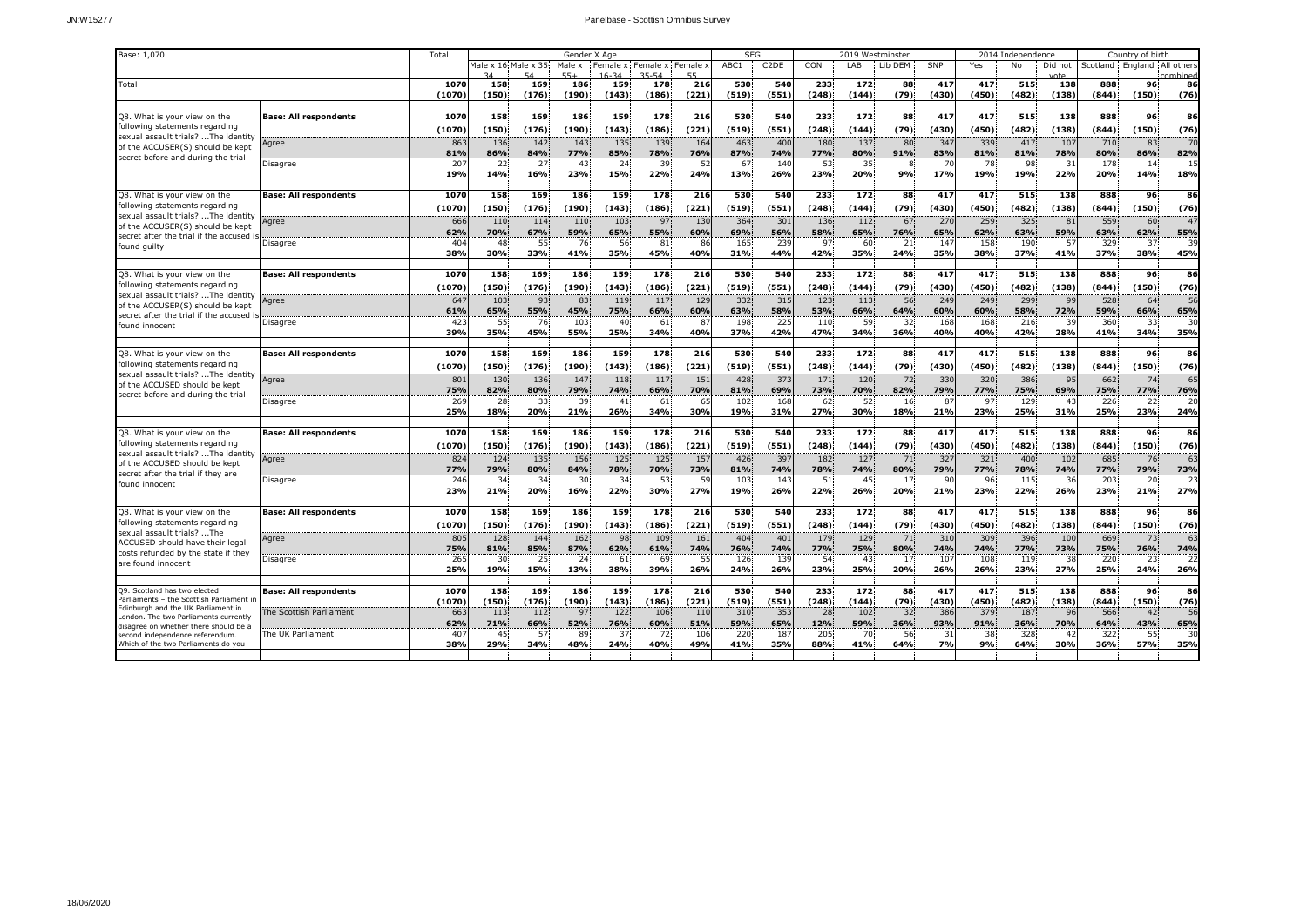# JN:W15277 Panelbase - Scottish Omnibus Survey

| Base: 1,070                                                                 |                                                            | Total      |           |                     | Gender X Age  |                       |                                 |            | <b>SEG</b> |                   |            | 2019 Westminster |           |            |                | 2014 Independence |                    |            | Country of birth   |           |
|-----------------------------------------------------------------------------|------------------------------------------------------------|------------|-----------|---------------------|---------------|-----------------------|---------------------------------|------------|------------|-------------------|------------|------------------|-----------|------------|----------------|-------------------|--------------------|------------|--------------------|-----------|
|                                                                             |                                                            |            |           | Male x 16 Male x 35 | Male x<br>554 | Female x<br>$16 - 34$ | Female x: Female x<br>$35 - 54$ | 55.        | ABC1       | C <sub>2</sub> DE | CON        | LAB              | Lib DEM   | SNP        | Yes            | <b>No</b>         | Did not<br>$n + c$ | Scotland:  | England All others | ombined   |
| Total                                                                       |                                                            | 1070       | 158       | 169                 | 186           | 159                   | 178                             | 216        | 530        | 540               | 233        | 172              | 88        | 417        | 417            | 515               | 138                | 888        | 96                 | 86        |
|                                                                             |                                                            | (1070)     | (150)     | (176)               | (190)         | (143)                 | (186)                           | (221)      | (519)      | (551)             | (248)      | (144)            | (79)      | (430)      | (450)          | (482)             | (138)              | (844)      | (150)              | (76)      |
| Q10. You voted "the UK Parliamen                                            | Base: All respondents who think                            | 407        | 45        | 57                  | 89            | 37                    | 72                              | 106        | 220        | 187               | 205        | 70               | 56        | 31         | 38             | 328               | 42                 | 322        | 55                 | 30        |
| to the previous question. As 82% of                                         | The UK Parliament should have                              |            |           |                     |               |                       |                                 |            |            |                   |            |                  |           |            |                |                   |                    |            |                    |           |
| the UK Parliament's MPs represent                                           | the power to decide whether                                | (403)      | (43)      | (59)                | (86)          | (34)                  | (73)                            | (108)      | (216)      | (187)             | (217)      | (58)             | (50)      | (31)       | (42)           | (316)             | (45)               | (294)      | (84)               | (25)      |
| English constituencies, this means                                          | Scotland has a second                                      |            |           |                     |               |                       |                                 |            |            |                   |            |                  |           |            |                |                   |                    |            |                    |           |
| that it will always in practice be up                                       | independence referendum (09)<br>I don't ever want a second | 280        | 29        | 37                  | 64            | 17                    | 50                              | 85         | 158        | 122               | 155        | 47               | 37        | 11         | 18.            | 244               | 19                 | 225        | 34                 | 22        |
| to English politicians to decide<br>whether Scotland gets a second          | referendum to be possible, no matter                       |            |           |                     |               |                       |                                 |            |            |                   |            |                  |           |            |                |                   |                    |            |                    |           |
| referendum or not.                                                          | what Scotland votes for or what                            | 69%        | 63%       | 64%                 | 71%           | 44%                   | 69%                             | 80%        | 72%        | 65%               | 76%        | 67%              | 66%       | 37%        | 47%            | 74%               | 45%                | 70%        | 62%                | 72%       |
|                                                                             | future circumstances might be                              |            |           |                     |               |                       |                                 |            |            |                   |            |                  |           |            |                |                   |                    |            |                    |           |
| Which of these is CLOSEST to the                                            | Scotland chose to effectively become                       | 67         |           |                     | 16            | 12                    | 13                              | 14         | 31         | 36                | 24         |                  | 14        | 11         | 8              | 46                | -14                | 49         | 13                 |           |
| reason you think English politicians                                        | England's property in 1707 and                             |            |           |                     |               |                       |                                 |            |            |                   |            |                  |           |            |                |                   |                    |            |                    |           |
| not Scottish voters, should decide<br>whether Scotland has a second         | confirmed that choice in 2014, so                          | 17%        | 12%       | 11%                 | 18%           | 32%                   | <b>18%</b>                      | 13%        | <b>14%</b> | 19%               | 12%        | 12%              | 24%       | 36%        | 21%            | <b>14%</b>        | 33%                | 15%        | <b>24%</b>         | 16%       |
| independence referendum?                                                    | must always defer to England's                             |            |           |                     |               |                       |                                 |            |            |                   |            |                  |           |            |                |                   |                    |            |                    |           |
|                                                                             | wishes<br>When England votes for bad                       | 29         |           |                     |               |                       |                                 |            | 15         | 13                |            |                  |           |            | 6 <sup>1</sup> | 18                |                    | 23         |                    |           |
|                                                                             | governments that Scotland/the rest                         |            |           |                     |               |                       |                                 |            |            |                   |            |                  |           |            |                |                   |                    |            |                    |           |
|                                                                             | of the UK has rejected, we should all                      | 7%         | 10%       | 10%                 | 6%            | 16%                   | 6%                              | 3%         | 7%         | 7%                | 4%         | 13%              | 8%        | 7%         | 15%            | <b>5%</b>         | 12%                | 7%         | 6%                 | 9%        |
|                                                                             | suffer together in comradely                               |            |           |                     |               |                       |                                 |            |            |                   |            |                  |           |            |                |                   |                    |            |                    |           |
|                                                                             | They represent England and the                             | 19         |           |                     |               |                       |                                 |            |            | 10                |            |                  |           |            | 61             | 10                |                    | 16         |                    |           |
|                                                                             | biggest group should always decide                         |            |           |                     |               |                       |                                 |            |            |                   |            |                  |           |            |                |                   |                    |            |                    |           |
|                                                                             | everything                                                 | <b>5%</b>  | 7%        | <b>7%</b>           | 5%            | 9%                    | <b>5%</b>                       | < 1%       | 4%         | 5%                | 4%         | 5%               | 1%        | 19%        | 15%            | 3%                | 8%                 | 5%         | 6%                 |           |
|                                                                             |                                                            |            |           |                     |               |                       |                                 |            |            |                   |            |                  |           |            |                |                   |                    |            |                    |           |
|                                                                             | They're more intelligent                                   | 12         |           |                     | $\Omega$      |                       |                                 |            |            |                   |            |                  |           |            |                | 10                |                    | 10         |                    |           |
|                                                                             |                                                            |            |           |                     |               |                       |                                 |            |            |                   |            |                  |           |            |                |                   |                    |            |                    |           |
|                                                                             |                                                            | 3%         | 7%        | 8%                  | 0.            |                       | 1%                              | 3%         | 3%         | 3%                | 4%         | 4%               |           |            | 2%             | 3%                | 3%                 | 3%         | 1%                 | 4%        |
|                                                                             |                                                            |            |           |                     |               |                       |                                 |            |            |                   |            |                  |           |            |                |                   |                    |            |                    |           |
| Q11. Do you believe the UK                                                  | <b>Base: All respondents</b>                               | 1070       | 158       | 169                 | 186           | 159                   | 178                             | 216        | 530        | 540               | 233        | 172              | 88        | 417        | 417            | 515               | 138                | 888        | 96                 | 86        |
| government will grant a second                                              |                                                            |            |           |                     |               |                       |                                 |            |            |                   |            |                  |           |            |                |                   |                    |            |                    |           |
| independence referendum if pro-                                             |                                                            | (1070)     | (150)     | (176)               | (190)         | (143)                 | (186)                           | (221)      | (519)      | (551)             | (248)      | (144)            | (79)      | (430)      | (450)          | (482)             | (138)              | (844)      | (150)              | (76)      |
| independence parties win a majority Yes<br>of SEATS at next year's Scottish |                                                            | 315        | 66        | 49                  | 42            | 68                    | 38                              | 51         | 139        | 177               | 28         | 61               | 16        | 157        | 174            | 90                | 51                 | 270        | 19                 | 26        |
| Parliament election?                                                        |                                                            | 29%        | 41%       | 29%                 | 23%           | 43%                   | 21%                             | 24%        | 26%        | 33%               | 12%        | 36%              | 18%       | 38%        | 42%            | 17%               | 37%                | 30%        | 20%                | 30%       |
|                                                                             | No                                                         | 755<br>71% | 92<br>59% | 120<br>71%          | 144<br>77%    | 91<br>57%             | 140<br>79%                      | 165<br>76% | 391<br>74% | 364<br>67%        | 205<br>88% | 111<br>64%       | 72<br>82% | 260<br>62% | 243<br>58%     | 425<br>83%        | 87<br>63%          | 618<br>70% | 77<br>80%          | 60<br>70% |
|                                                                             |                                                            |            |           |                     |               |                       |                                 |            |            |                   |            |                  |           |            |                |                   |                    |            |                    |           |
| Q12. Do you believe the UK                                                  | <b>Base: All respondents</b>                               | 1070       | 158       | 169                 | 186           | 159                   | 178                             | 216        | 530        | 540               | 233        | 172              | 88        | 417        | 417            | 515               | 138                | 888        | 96.                | 86        |
| government will grant a second<br>independence referendum if pro-           |                                                            |            |           |                     |               |                       |                                 |            |            |                   |            |                  |           |            |                |                   |                    |            |                    |           |
|                                                                             |                                                            | (1070)     | (150)     | (176)               | (190)         | (143)                 | (186)                           | (221)      | (519)      | (551)             | (248)      | (144)            | (79)      | (430)      | (450)          | (482)             | (138)              | (844)      | (150)              | (76)      |
| independence parties win a majority Yes<br>of VOTES at next year's Scottish |                                                            | 312        | 61        | 43                  | 44            | 64                    | 39                              | 58         | 125        | 186               | 29         | 57               | 18        | 154        | 167            | 96                | 48                 | 266        | 20                 | 26        |
| Parliament election?                                                        |                                                            | 29%        | 39%       | 26%                 | 24%           | 40%                   | 22%                             | 27%        | 24%        | 35%               | 12%        | 33%              | 21%       | 37%        | 40%            | 19%               | 35%                | 30%        | 21%                | 30%       |
|                                                                             | No                                                         | 758<br>71% | 97        | 126<br>74%          | 142<br>76%    | 95<br>60%             | 139<br>78%                      | 158<br>73% | 405<br>76% | 354<br>65%        | 204        | 115              | 70<br>79% | 263<br>63% | 250<br>60%     | 419               | 90<br>65%          | 622<br>70% | 76<br>79%          | 60        |
|                                                                             |                                                            |            | 61%       |                     |               |                       |                                 |            |            |                   | 88%        | 67%              |           |            |                | 81%               |                    |            |                    | 70%       |
|                                                                             |                                                            |            |           |                     |               |                       |                                 |            |            |                   |            |                  |           |            |                |                   |                    |            |                    |           |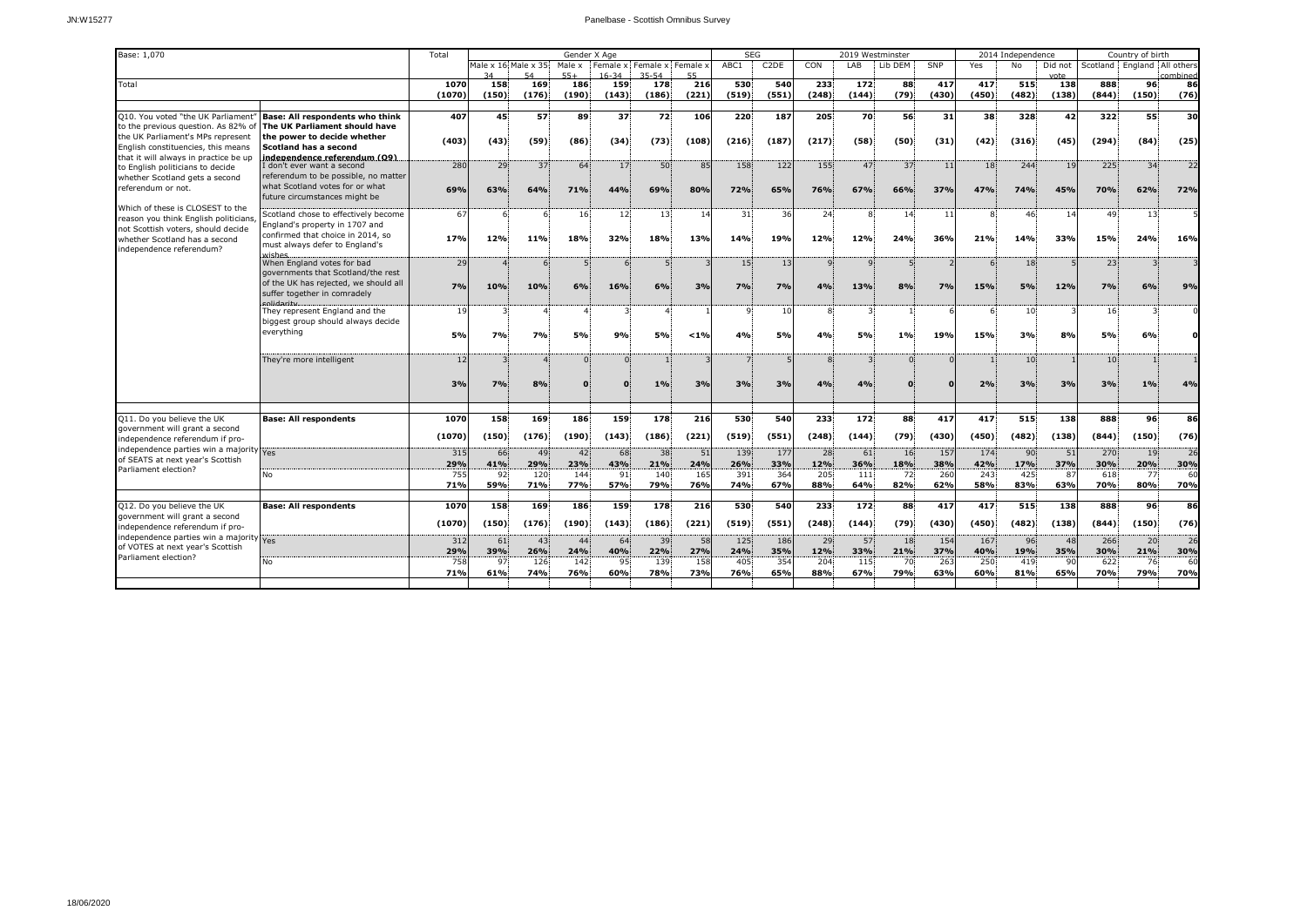| S1 | <b>AREA</b>   |
|----|---------------|
| S2 | <b>GENDER</b> |
| S3 | AGE           |
| S4 | <b>SEG</b>    |

#### **ASK ALL**

#### **PULL THROUGH FROM PROFILE / MINIPOLL IF POSSIBLE**

| Q1                         | Did you vote in the December 2019 UK Parliamentary Election which led to a Conservative majority government? If so, who did you vote for? |
|----------------------------|-------------------------------------------------------------------------------------------------------------------------------------------|
| <b>SINGLE CODE</b>         |                                                                                                                                           |
| Conservative               |                                                                                                                                           |
| Labour                     |                                                                                                                                           |
| Liberal Democrat           |                                                                                                                                           |
| <b>SNP</b>                 |                                                                                                                                           |
| Green                      |                                                                                                                                           |
| Other                      |                                                                                                                                           |
| Did not vote               |                                                                                                                                           |
| Can't remember             |                                                                                                                                           |
| I was not eligible to vote |                                                                                                                                           |
|                            |                                                                                                                                           |

### **ASK ALL**

Q2 [Did you vote in the referendum on an independent Scotland in September 2014? If so, how did you vote in response to the question: Should Scotland be an independent country?](https://owa.dipsticksresearch.com/owa/UrlBlockedError.aspx) **SINGLE CODE**

I voted Yes I voted No I did not vote

# **ASK ALL**

How closely do each of the following statements match your own personal beliefs?

### **RANDOMISE ORDER. SINGLE CODE FOR EACH**

*5-point scale from Strongly matches my beliefs to Does not match my beliefs at all*

Quality of life, equality, fairness, happiness, and health are all economic outcomes that should be given equal weight to economic growth.

The focus of the economy should be more to serve the needs of the people and society than the needs of big business and finance.

The nature of work is changing and we need to invest more heavily in innovation, encouraging better business practices and preparing for the future of work.

Government expenditure on welfare and health is higher due to the inequalities in the current economic system and a wellbeing approach would reduce those costs.

Austerity has failed, slowed economic growth, harmed people and society, and made the country more susceptible to economic and health crises.

Greater access to personal development opportunities for all will increase social mobility and benefit the economy in the long term.

You cannot have a thriving economy without a thriving society, and you cannot have a thriving society without a thriving economy.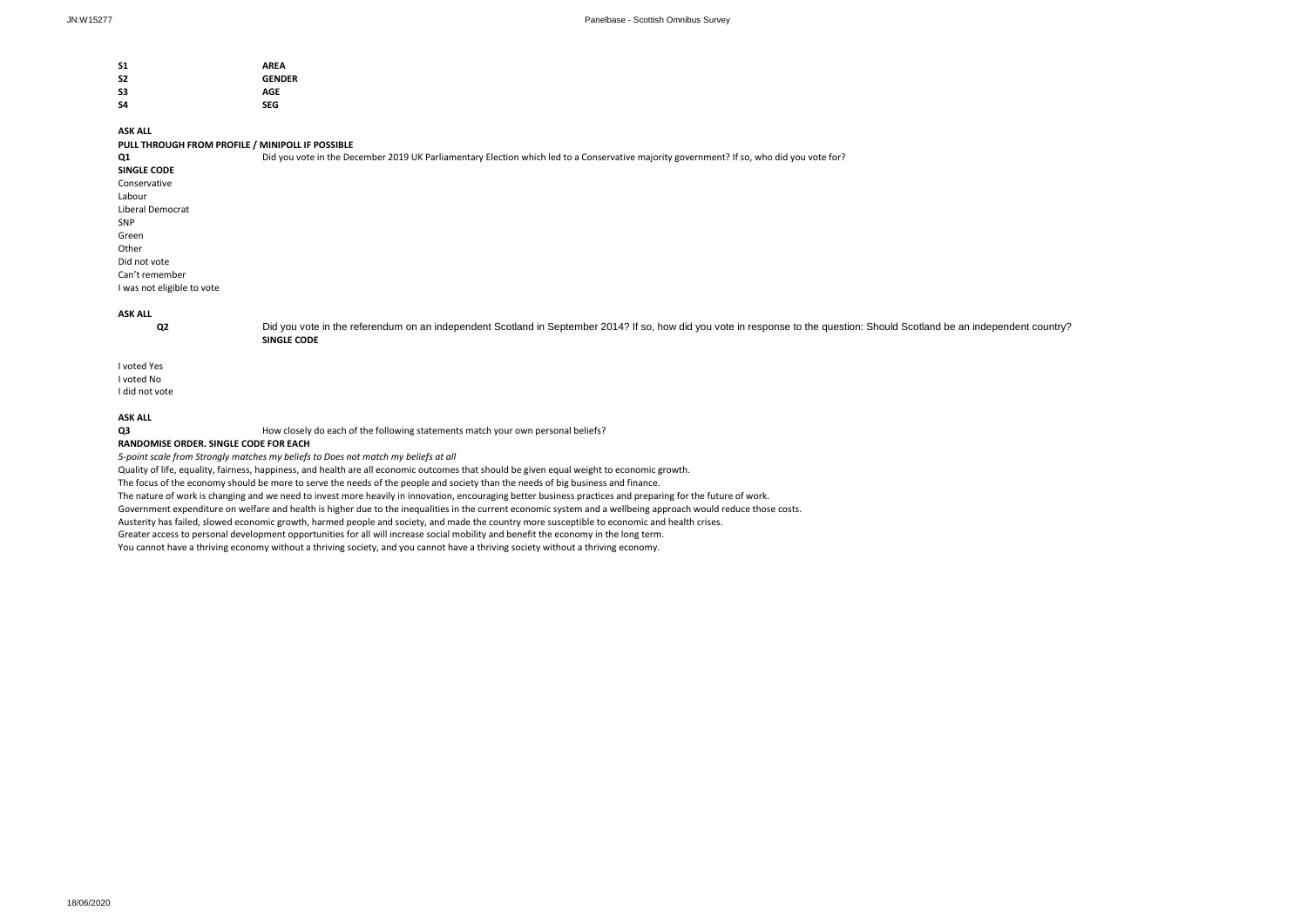# **ASK ALL**

Which of the following statements is closest to your view?

### **RANDOMISE ORDER. SINGLE CODE FOR EACH**

*5-point scale for each pair of statements, with one statement at each end*

- a) People need to feel more secure in their livelihoods. A universal basic income for every adult citizen would provide that security and end in-work and pensioner poverty.
- b) A universal basic income is unaffordable and would slow economic growth and create greater insecurity and poverty.
- a) Post coronavirus, our economic policies need to be reengineered to generate higher levels of equality in health, wealth, wellbeing, and access to opportunity.
- b) Our current economic approach provides wellbeing and access to opportunity. However, some choose not to make use of it.
- a) Education is an investment in our children and young people and should be free and open to everyone.
- b) Those that can afford to pay for higher and further education should do so.
- a) Decision making should be less centralised in order for local people to have a greater democratic voice in local issues.
- b) Centralised decision-making works more effectively in our society. It is efficient and easy to control.
- a) Small business is the backbone of our economy. Greater government investment in creativity and innovation is necessary to help them grow and create better quality jobs.<br>b) It is easier to boost the economy working along
- It is easier to boost the economy working alongside bigger companies as they employ more people.
- a) If we build society and our economy more successfully after coronavirus, we can create a new economic approach that will allow both our economy and our society to thrive and be more resilient in the face of economic cri
- b) The current economic approach works well, is already resilient, and does not require improvement.
- a) Economic success being more equally shared amongst society would result in better growth.
- b) Economic success means that everyone in society eventually benefits, even if the initial profits are earned by only a few.
- a) We need to reduce our economy's carbon outputs, reduce waste, make transport more sustainable and make recycling and repairing far more prominent in our economy.
- b) We already do enough to tackle the climate crisis. Climate change is natural and the economy needs to grow more quickly than sustainable policies will allow.
- a) Ending poverty, inequality and unfairness, while increasing minimum wage and job security will boost the economy.
- b) There must always be poor people. To make society more equal will impoverish everyone.
- a) To be able to live with dignity, whilst experiencing wellbeing and security, should be a basic human right and not something that comes only with wealth.
- b) Dignity and security are earned and are not rights. If you do not contribute to society then you do not deserve security.